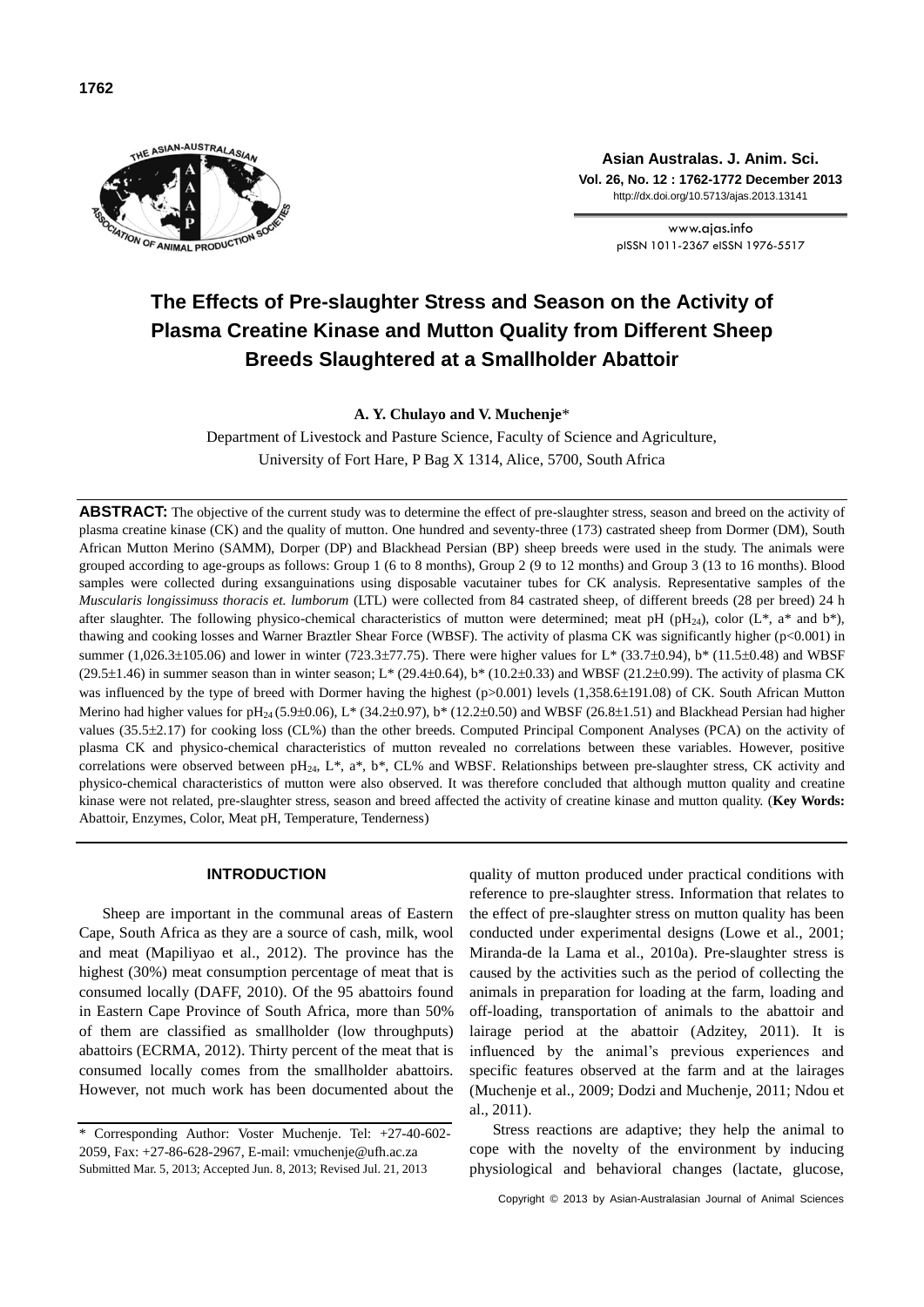plasma creatine kinase "CoKK''the aanncads qualiotyrand samong )quality nof muhtoon. anim (Terlouw, 2005; Gregory, 2010). Some of the pre-slaughter stress factors like ambient temperature, transportation, distance and lairage duration (Adzitey, 2011) leads to fatigue (Warriss et al., 1998), cause animals to release enzymes and hormones (creatine kinase, cortisol and catecholamines (De Haan et al., 1995; Terlouw, 2005; Muchenje et al., 2009) into the blood stream leading to a series of secondary processes that involve energy metabolism, respiratory function, immune function and osmotic regulation (Hoffman et al., 1998; Ali et al., 2006). Fatigue can be observed in sporting activities, but in animals it can be induced by repeated short contractions of the muscle which causes internal muscle damage. These internal muscle damages are difficult to identify in sheep due to the long and soft wool they possess (Kannan et al., 2000; Ali et al., 2006). Furthermore, fatigue results in the depletion of glycogen reserves in the muscles causing an increase in lactic acid production post *mortem*, which subsequently increases meat  $pH(pH_{24})$  (Terlouw and Rybarczyk, 2008; Veiseth-Kent et al., 2010).

Increased use of ATP give rise to the activity of the enzyme called creatine kinease; CK (Allen et al., 1995). Creatine Kinase is found in the skeletal muscles of animals, responsible for maintaining energy homeostasis at the sites of high Adenosine TriPhosphate (ATP) (Dieni and Storey, 2009). The activity of CK found in plasma or serum is used to diagnose muscular damage in many species (Hamburg et al., 1991; Hornikova et al., 2009). When CK is found in the blood plasma, it indicates muscle damage (Sáncheza et al., 1999). Rupture of muscles causes the release of CK which is deposited into the blood (Vojtic, 2000). Total activity of CK can also be used to measure the sum of enzyme activities from different organs of the animal. It was noted that CK can either be an M or a B monomer subunit. Muscle creatine kinase (M-CK) which can also be denoted by S-CK is found in the M-line of the H-zone of the sarcomere length (Brancaccio et al., 2007; Hornikova et al., 2009). Therefore, the presence of CK in the blood indicates muscle exertion by adverse conditions and poor sheep welfare during the pre-slaughter period (Tadicha et al., 2005).

Pre-slaughter stress such as loading and bullying of animal by others (animal characteristics) has a negative impact on the eating quality of meat (Vimiso and Muchenje, 2013) such as pH, color, thawing loss, cooking loss and WBSF values (toughness of meat). Animal-related characteristics include breed, age, gender and health status of the animal (van Heerden et al., 2007; Sainsbury et al., 2011). Hopkins and Fogarty (1998), Toohey and Hopkins (2006) and Rodríguez et al. (2011) reported that diverse lamb genotype, fattening of suckling lamb under commercial and controlled conditions have a negative effect However, there is limited information regarding the activity of CK and physico-chemical characteristics of mutton as affected by pre-slaughter stress, season and type of breed under practical conditions. Therefore, the objective of the current study was to determine the effect of pre-slaughter stress, season and type of breed on the activity of CK and the quality of physico-chemical characteristics of mutton from different sheep breeds slaughtered at a smaller holder abattoir.

# **MATERIALS AND METHODS**

#### **Description of the study**

The study was carried out at Adelaide Nxuba local municipal abattoir located  $32^{\circ}8'$  S and  $26^{\circ}9'$  E in the Amathole District of the Eastern Cape Province, South Africa. Adelaide is located at 586 m above sea level. It is also situated in the semi-arid False Thornveld of the Eastern Cape. The temperatures in Adelaide during the period of study were ranging from  $15^{\circ}$ C to  $36^{\circ}$ C with mean temperatures of  $21.5^{\circ}$ C.

#### **Study animals**

The study was conducted under practical conditions at a small-holder municipal abattoir. Data were collected as animals were brought in for slaughter. No attempt was made to control the activities happening during process; this includes both pre-slaughter stress and animal-related characteristics (breed, age and sex). One hundred and seventy-three (173) sheep that were presented for slaughter at the abattoir between winter (March  $-$  August 2010) and summer (September - March 2011) seasons were used. Among those slaughtered, 4 different breeds (Dormer, South African Mutton Merino, Dorper and Blackhead Persian) of sheep were identified. The number of animals per breed was as follows; 15 Dormer, 46 South African Mutton Merino, 77 Dorper and 35 Blackhead Persian. The animals used were castrates with overall slaughter weight of approximately 39.5 to 40 kg. The animals were brought to the abattoir for slaughter once they attained weights varying between 39.5 or 40 kg.

#### **Transportation**

The animals were transported by light duty vehicles from different farms to the abattoir. The average size of each vehicle was  $3.6 \text{ m} \times 4.4 \text{ m}$  with the stocking density of  $0.75$  m<sup>2</sup>, approximately 3 units of sheep (during the summer season) to 4 units of sheep (during the winter season). One unit of sheep is equivalent to 5 sheep, therefore in summer 15 animals were transported per load and in winter 20 animals were transported per load. The stocking density was calculated by dividing the floor area by the number of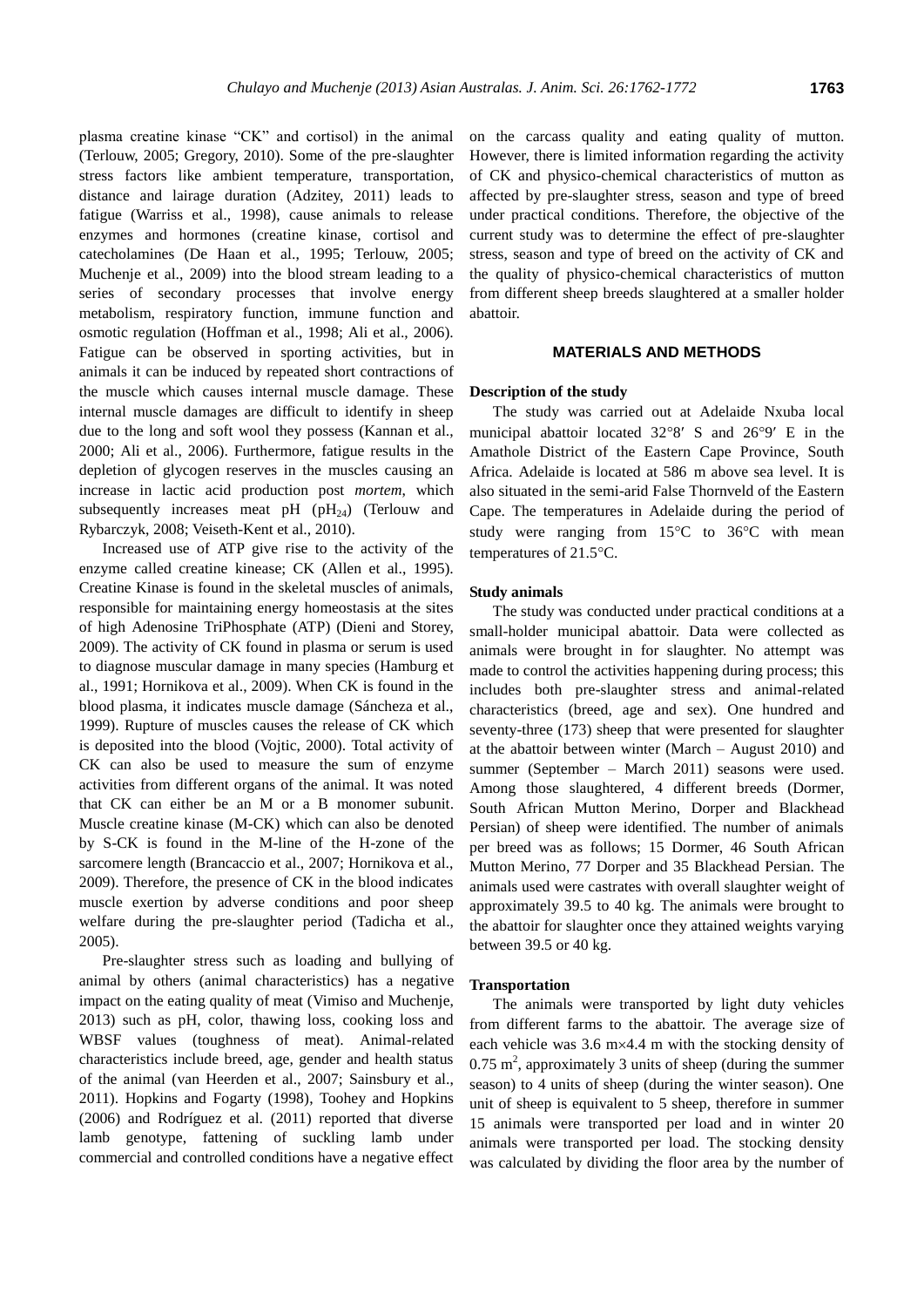animals in the vehicle and the density was expressed as animals/ $m<sup>2</sup>$ . Departure time from the farm, distance travelled and lairage duration were recorded. On arrival at the abattoir, sheep were given water *ad-libitum* prior to slaughter. The average daily temperature after transportation was obtained from Adelaide town weather records. A record sheet was used to capture all the records.

#### **Biochemical/physiological determination of blood**

*Blood collection and plasma separation*: An electric stunner of 650 Volts was used for five seconds to make the sheep are unconscious. The sheep were suspended by their hind leg and a sharp knife was used to cut the throat to allow bleeding. They were allowed to bleed for 6 min. During exsanguination blood was collected from each sheep while they were still hanging, after cutting of the throat. Disposable vacutainer tubes containing anticoagulant Ethylenediaminetetraacetic acid (EDTA) were used to collect blood samples. Blood sample from each animal was labeled accordingly and kept in ice until plasma was separated within 2 h after collection. Blood samples were centrifuged at  $21^{\circ}$ C for 10 min at 3,550 rpm placed in 1.5 mL Eppendorf tubes and stored at  $-20^{\circ}$ C (Model 5403 Centrifuge, Gatenbay Eppendorf GmbH, Engelsdorp, Germany) to separate plasma from the blood. The samples were then arranged in a rack and marked to correspond to the type of breed it was collected from.

*Creatine Kinase (CK) activity determination*: The activity of plasma CK was analyzed at National Health Laboratory Services, Port Elizabeth (South Africa) using Model DXC 600 machine (Beckman Coulter, Ireland) with reactive ingredients for SYCHRON Systems (CK 2\* 200). The ingredients were added for quantitative determination of CK activity of units per liter (U/L) in plasma. The contents included 2\* 61ML CK Reagent, 1 Preparation insert and the reactive ingredients included Creatine Phosphate, Disodium Salt 461 mmol/L, Nadide 30:0 mmol/L, Adenosine-5-Diphosphate, Monopotassium Salt, Dihydrate 36.0 mmol/L, Glucose 24.0 mmol/L, Glucose-6- Phosphate Dehydrogenase 46.1 kU/L and Hexokinase 136 kU/L.

#### **Meat quality measurements**

Representative samples of the *Muscularis longissimuss thoracis et. lumborum* (LTL) were collected from 84 castrated sheep of different breeds (28 South African Mutton Merino, 28 Dorper and 28 Blackhead Persian). No meat sample was collected for Dormer since the owner of the animals wanted the whole carcass without any cuts from the animals where meat samples were collected. The muscle was removed by cutting a sample between the 4th and 6th ribs  $(14\times9\times3$  cm) of the loin region while the carcasses were still hanging. The collected samples were used for the

measurements of pH<sub>24</sub>, color  $(L^*, a^*,$  and b\*), thawing and cooking losses and Warner Braztler Shear Force (WBSF) of meat. The weight of the meat samples ranged from 191 to 210 g. Each sample was vacuum-packed, kept in a cooler box an hour after collection and further stored in the refrigerator at -4°C.

*pH measurements*: A portable pH meter, with a fibreoptic probe (CRISON pH 25 Instruments SA, Alella, Spain) was used to measure pH of the meat 24 h *post mortem*. It was measured from the *Muscularis longissimuss thoracis et. lumborum* muscle removed from the hanging carcasses. The  $pH<sub>u</sub>$  meter was first calibrated using pH 4, pH 7 and pH 9 standard solutions (CRISON Instruments, SA, Spain). The measurements were then performed with a sharpened metal sheath to prevent probe breakage. The values of  $pH_{24}$  were recorded accordingly.

*Determination of meat color:* The color of meat  $(L^* =$ lightness,  $a^*$  = redness and  $b^*$  = yellowness) (Commission International De I' Eclairage, 1976) was determined at the butchery 24 h after slaughter from the muscle samples removed on the hanging carcasses and transported from the abattoir. A portable refrigerator vehicle was used to move carcasses from the abattoir to the butchery an hour after slaughter. After cutting the sample from the carcass, a Minolta color-guide 45/0 BYK-Gardener GmbH machine with a 20 mm diameter measurement and illuminant D65 day light,  $10^{\circ}$  standard observer was used for color measurement. The machine was calibrated each day before taking measurements using the green, black and white standard color samples provided for this purpose. The readings were taken by rotating the Color Guide  $90^\circ$ between measurements so as to obtain the average value for the color.

*Determination of WBSF, thawing and cooking losses of mutton*: On average, after 21 d, the *Muscularis longissimuss thoracis et. lumborum* muscle samples were removed from refrigeration, weighed, then thawed and weighed again. The recorded weight differences were expressed as the thawing loss using the following formulae:

Thawing loss %

 $=$  [(weight from freezer-weight after thawing) /(weight from freezer) $]\times100\%$ 

The meat samples were placed in a plastic bag and cooked using water bath at  $85^{\circ}$ C for 45 min (Ding et al., 2010). Cooking loss was then calculated using the following formulae:

Cooking loss %

 $=$  [(weight before cooking-weight after cooking)

/(weight before cooking) $\vert \times 100\%$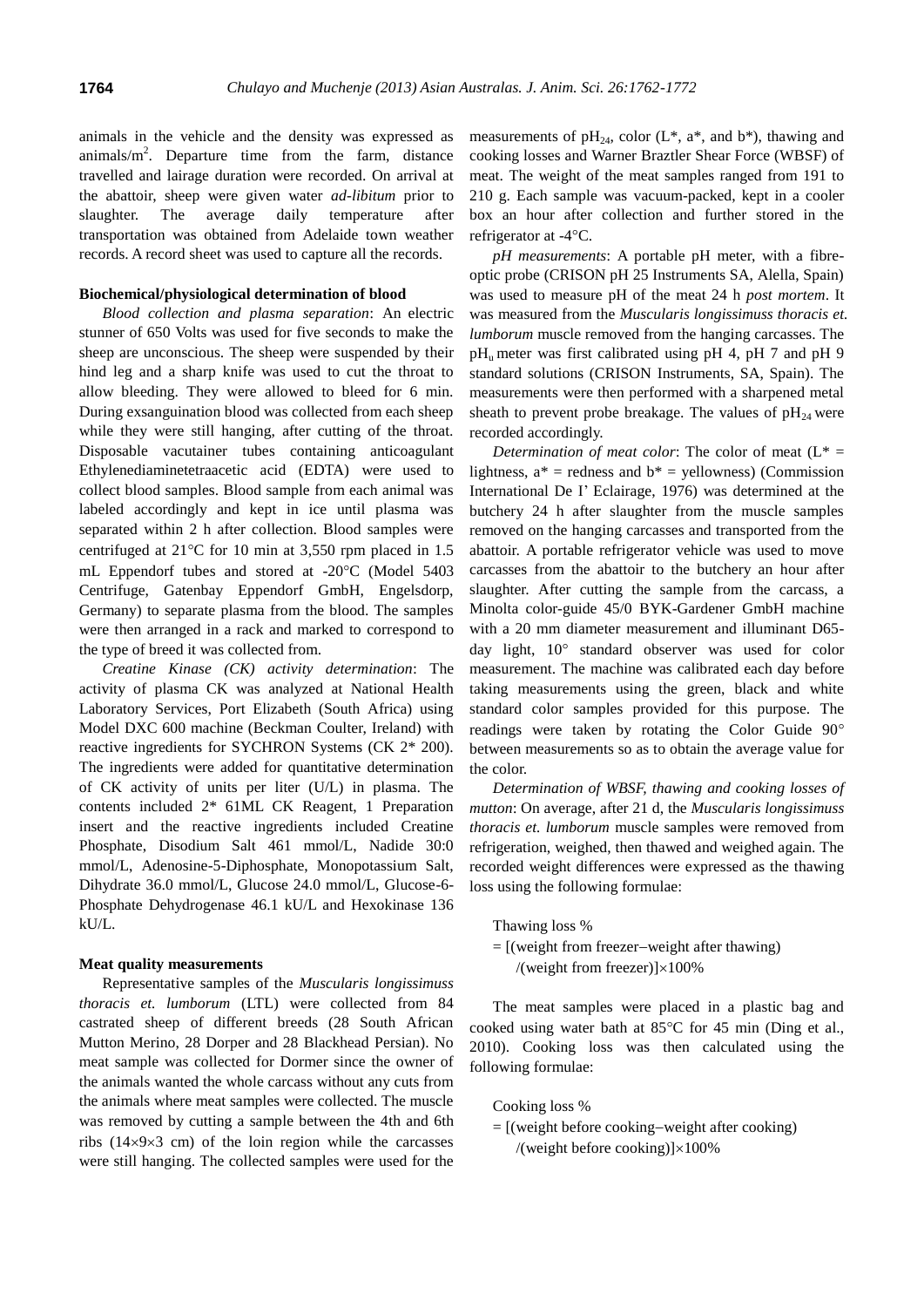Tenderness of mutton was determined using the Instron-Warner-Bratzler Shear Force (WBSF) machine. After cooking, 3 sub samples of specified 10 mm core diameter were cored parallel to the grain of the meat. The samples were sheared perpendicular to the fiber direction using a Warner Bratzler (WB) shear device mounted on an Instron (Model 3344) Universal Testing apparatus (cross head speed at 400 mm/min, one shear in the centre of each core). The mean of maximum load (N) was recorded for each batch.

## **Statistical analysis**

Generalized Linear Models procedure of SAS (2003) was used to determine the effect of breed, age and season on CK activity. The following model was used:

 $y_{i,j} = \mu + \alpha_i + \beta_i + \varepsilon_{i,j,k}$ 

Where,  $y_i \neq E$  Response variable (CK activity and mutton quality characteristics)

 $\mu$  = Overall mean,

 $\alpha_i$  = Breed effect (Blackhead Persian, Dorper, Dormer and SA Mutton Merino breeds),

 $\beta_i$  = Seasonal effects (summer and winter season),

 $\varepsilon_{i}$   $\frac{1}{k}$  Random error term.

Pair-wise comparison of means was done using the LSD method. The relationship between continuous variables, CK and physico-chemical characteristics of mutton were analyzed using PROC Regression model of SAS (2003) to determine the CK and physico-chemical characteristics of mutton. The following model was used:

 $y = a+b_1 X_1+b_2 X_2+b_3 X_3+b_4 X_4$ 

Where,  $y =$  Response variable (CK, pH<sub>24</sub>, L, a\*, b\*, Thaw %, CL% and WBSF),

 $a =$ Intercept,

 $b = Co$ -efficient variable,

 $X =$  Continuous variables (Temperature, Transport time, Lairage duration and Stocking density. The Principal Component Analysis (PCA) was also used to determine the relationship between CK and physico-chemical characteristics of mutton.

# **RESULTS AND DISCUSSION**

# **Effect of season on the activity of CK and physicochemical characteristics of mutton**

Table 1 shows the effects of season on the activity of plasma CK and physico-chemical characteristics of mutton. An increased (p<0.001) CK activity  $(1,026.3 \pm 105.06)$  was observed in summer than in winter season. During the summer season, CK production increased as a result of the

Table 1. Least square mean values ( $\pm$ SE) for creatine kinase, ultimate pH, color and cooking loss % and WBSF of mutton as affected by season for all breeds

| Parameter <sup>1</sup> | Season          | Significance         |       |
|------------------------|-----------------|----------------------|-------|
|                        | Winter          | Summer               | level |
| CK (U/L)               | 723.3±77.75     | $1,026.3 \pm 105.06$ | ***   |
| $\rm{pH}_{24}$         | $5.7 \pm 0.04$  | $5.8 \pm 0.06$       | NS    |
| $L^*$                  | $29.4 \pm 0.64$ | 33.7±0.94            | ***   |
| $a^*$                  | $16.3 \pm 0.60$ | $16.3 \pm 1.09$      | NS    |
| h*                     | $10.2 \pm 0.33$ | $11.5 \pm 0.48$      | *     |
| CL%                    | $32.8 \pm 1.63$ | $31.3 \pm 2.37$      | NS    |
| WBSF (N)               | $21.2 \pm 0.99$ | $29.5 \pm 1.46$      | ***   |
|                        |                 |                      |       |

<sup>1</sup> CK = Creatine kinase, pH<sub>24</sub> = Meat pH, L<sup>\*</sup> = Lightness, a<sup>\*</sup> = Redness,  $b^*$  = Yellowness, WBSF = Warner Bratzler Shear Force.

Significant difference: \*  $p<0.05$ , \*\*\*  $p<0.001$ , NS = No significance difference.

rapid respiration rate of the animal. In addition, increased levels of CK could be a result of physical activity at high temperatures that leads to muscular damage, including fatigue due to prolonged and intense muscle activity. Similar results were found by Kannan et al. (2000); Miranda-de la Lama et al. (2010a) and Miranda-de la Lama et al. (2012) where higher CK activity was as a result of stress associated with transportation during summer season in goats and lambs. The increase in CK could be attributed to an increase in ATP demand that is used to speed up respiration and metabolism during pre-slaughter stress (Chulayo and Muchenje, 2013). Pollarda et al. (2002) reported that, elevated activity of CK in red deer was due to transportation. However, lower CK activity in goats was reported by Zimerman et al. (2011) due to the summer season and adverse pre-slaughter conditions. During transportation, muscle enzyme activity increases as a result of increased muscle cell permeability or muscle cell damage. This makes CK a sensitive indicator of muscular damage and fatigue (Miranda-de la Lama et al., 2010b).

In Table 1,  $L^*$  (p<0.001), Warner Bratzler Shear Force (WBSF) ( $p<0.001$ ) and  $b^*$  ( $p<0.05$ ) were affected by season because of the abrupt change in environmental temperatures in winter that lead to dark cutters. Seasonal changes have been reported to have a negative effect on the quality of pork (Rodríguez-Sánchez et al., 2009). It was also reported that season has an effect on mutton quality (María et al., 2006). Adverse pre-slaughter stressors are also known to negatively affect meat quality attributes such as color, tenderness and pH<sub>24</sub> (Mazzone et al., 2010; Miranda-de la Lama et al., 2012). However, there were no significant (p>0.05) effects of season (Table 1) on  $pH_{24}$ , redness (a\*) and cooking loss % (CL%) in the current study. Dalla Costa et al. (2007) reported negative impact of the winter season on the quality of pig meat.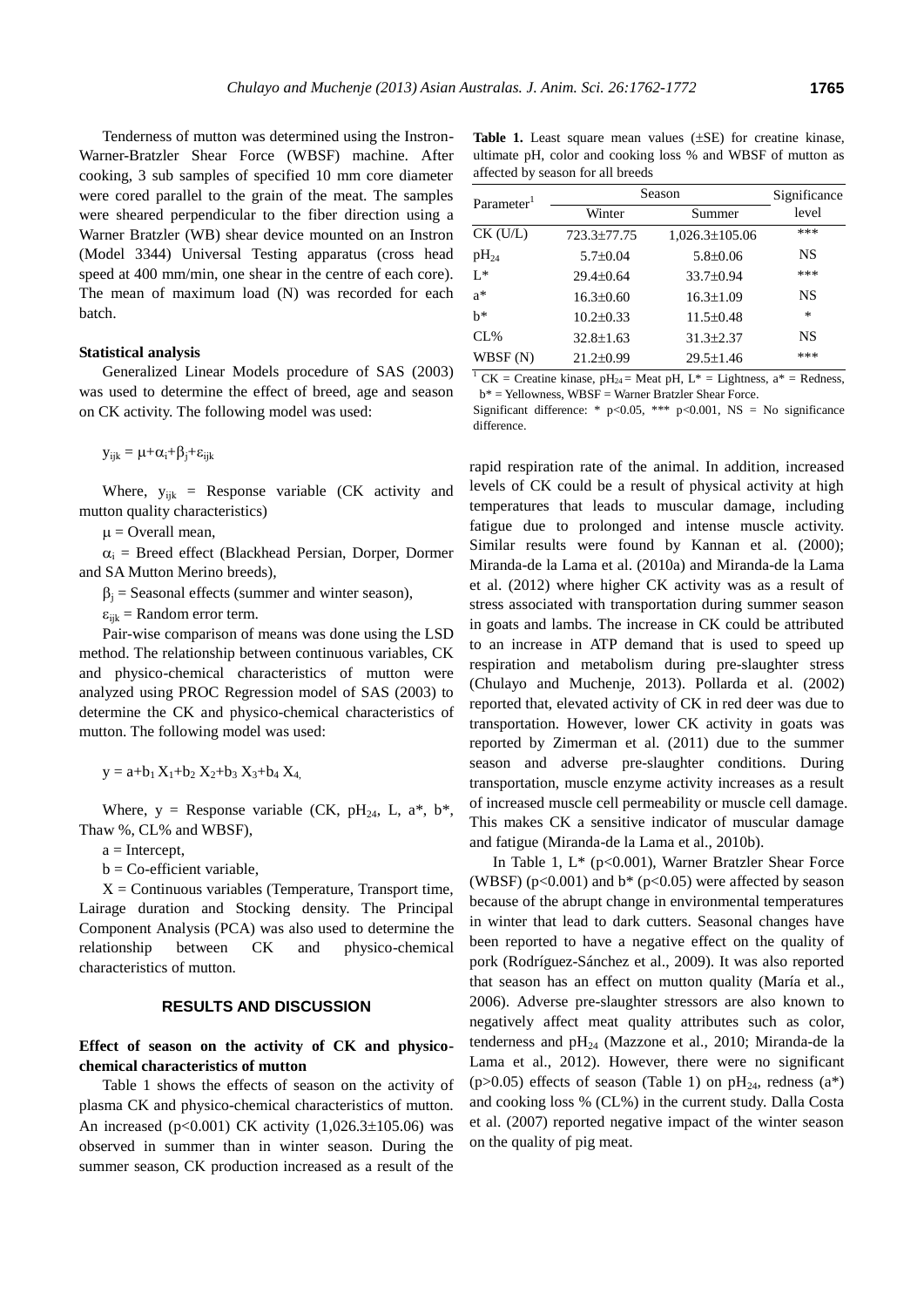# **Pre-slaughter stress on the activity of CK and physicochemical characteristics of mutton**

Table 2 shows a relationship between pre-slaughter stress and the activity of CK and physico-chemical characteristics of mutton. A positive linear relationship was observed between temperature and CK activity. The study also concurs with the findings of Melesse et al. (2011) who reported increased CK activity due to high temperatures. Partida et al. (2007) also reported that increasing environmental temperatures and pre-slaughter stress caused by loading, transportation and lairage duration also increased CK activity. According to Earley et al. (2012), longer hours of transportation are also a source of stress and it increases CK activity in the blood. During transportation, the truck stocking density did not have an effect on the animal since there was no muscle injury associated with stocking density. Miranda-de la Lama et al. (2012) reported fewer/no injuries associated with stocking density. However, in a moving truck and low stocking density, animals require more energy in order to keep themselves balanced. There was no relationship observed between pre-slaughter stressors such as distance, lairage duration, stocking density and enzyme CK activity.

A positive and negative linear relationship between temperature, distance and lairage duration on  $\rm{pH}_{24}$  and  $\rm{L}^*$ , stocking density, lairage duration and temperature on  $pH_{24}$ and b\* and between distance duration and a\* were observed.

Pre-slaughter stress may result in lower glycogen levels which may lead to increased pH values from meat causing darker meat (Muchenje et al., 2008; Yu et al., 2009). The color of mutton is as a result extrinsic factors such as preslaughter conditions, slaughtering itself and oxygenation and oxidation processes during ageing which later affect color evolution (Jose et al., 2008). Increase in transportation time resulted in a decrease in lightness and yellowness of meat while redness and  $pH_{24}$  increases. Animals endure pain during long journeys because of fasting and exhaustion towards the end of the journey (Abril et al., 2001; Van de Water et al., 2003). Similarly, Lambertini et al. (2006) reported that the meat from rabbits was affected by preslaughter lairage duration and transportation. In addition, L<sup>\*</sup> and b<sup>\*</sup> are reduced while a<sup>\*</sup> values increases.

#### **The effect of breed on the activity of CK**

Table 3 shows significant breed effect on the activity of CK. Among the sheep breeds, Dormer had the highest activity of CK  $(1,358.6\pm191.08)$  than Blackhead Persian  $(726.2 \pm 117.08)$ , SA Mutton Merino  $(758.0 \pm 107.47)$  and Dorper  $(656.3\pm81.79)$ . Dormer is a breed from Dorset Horn and Germany Merino bred to adapt to winter rainfall conditions of South Africa. Nevertheless, these breeds are indigenous breeds that can be raised under harsh conditions except for Dormer which is sensitive to rough handling. The hardiness of Dorper could also be indicated by the reduced

| Parameter <sup>1</sup> | Variable                    | Relationship | Equation                 | Significance |
|------------------------|-----------------------------|--------------|--------------------------|--------------|
| CK                     | Temperature $(^{\circ}C)$   | Linear       | $Y = 16.27 + 8.330 x$    | $\ast$       |
|                        | Distance duration (km)      | <b>NS</b>    | $Y = -3.22 + 1.838 x$    | <b>NS</b>    |
|                        | Lairage duration (t)        | <b>NS</b>    | $Y = -0.43 + 0.472 x$    | NS.          |
|                        | Stocking density $(LU/m^2)$ | <b>NS</b>    | $Y = 236.91 + 220.887 x$ | <b>NS</b>    |
| $pH_{24}$              | Temperature $(^{\circ}C)$   | Linear       | $Y = 0.02 + 0.006 x$     | ***          |
|                        | Distance duration (km)      | Linear       | $Y = 0.00 + 0.001 x$     | ***          |
|                        | Lairage duration (t)        | Linear       | $Y = 0.00 + 0.000 x$     | $***$        |
|                        | Stocking density $(LU/m^2)$ | Linear       | $Y = 0.61 + 0.17 x$      | ***          |
| $L^*$                  | Temperature $(^{\circ}C)$   | Linear       | $Y = -0.34 + 0.10 x$     | ***          |
|                        | Distance duration (km)      | Linear       | $Y = -0.06 + 0.02x$      | $\ast$       |
|                        | Lairage duration (t)        | Linear       | $Y = -0.02 + 0.006$ χ    | ***          |
|                        | Stocking density $(LU/m^2)$ | <b>NS</b>    | $Y = -5.54 + 3.065 x$    | <b>NS</b>    |
| $a^*$                  | Temperature $(^{\circ}C)$   | <b>NS</b>    | $Y = 0.08 + 0.049 x$     | <b>NS</b>    |
|                        | Distance duration (km)      | Linear       | $Y = 0.03 + 0.010 x$     | $***$        |
|                        | Lairage duration (t)        | <b>NS</b>    | $Y = 0.00 + 0.002 x$     | <b>NS</b>    |
|                        | Stocking density $(LU/m^2)$ | <b>NS</b>    | $Y = -1.35 + 1.501 x$    | <b>NS</b>    |
| $h^*$                  | Temperature $(^{\circ}C)$   | Linear       | $Y = -0.11 + 0.046x$     | $\ast$       |
|                        | Distance duration (km)      | <b>NS</b>    | $Y = -0.00 + 0.010 x$    | NS.          |
|                        | Lairage duration (t)        | Linear       | $Y = -0.01 + 0.002x$     | ***          |
|                        | Stocking density $(LU/m2)$  | Linear       | $Y = -3.07 + 1.411 x$    | *            |

**Table 2.** Pre-slaughter stress (temperature, stocking density, lairage and distance duration) and their relationship with creatine kinase activity and physico-chemical characteristic of mutton

Significance difference: \* p<0.05, \*\* p<0.01, \*\*\* p<0.001, NS = Not significant. *x* = Temperature, Distance duration, Lairage duration, Stocking density. <sup>1</sup> CK = Creatine kinase, pH<sub>24</sub> = meat pH, L<sup>\*</sup> = Llightness, a<sup>\*</sup> = Redness, b<sup>\*</sup> = Yellowness.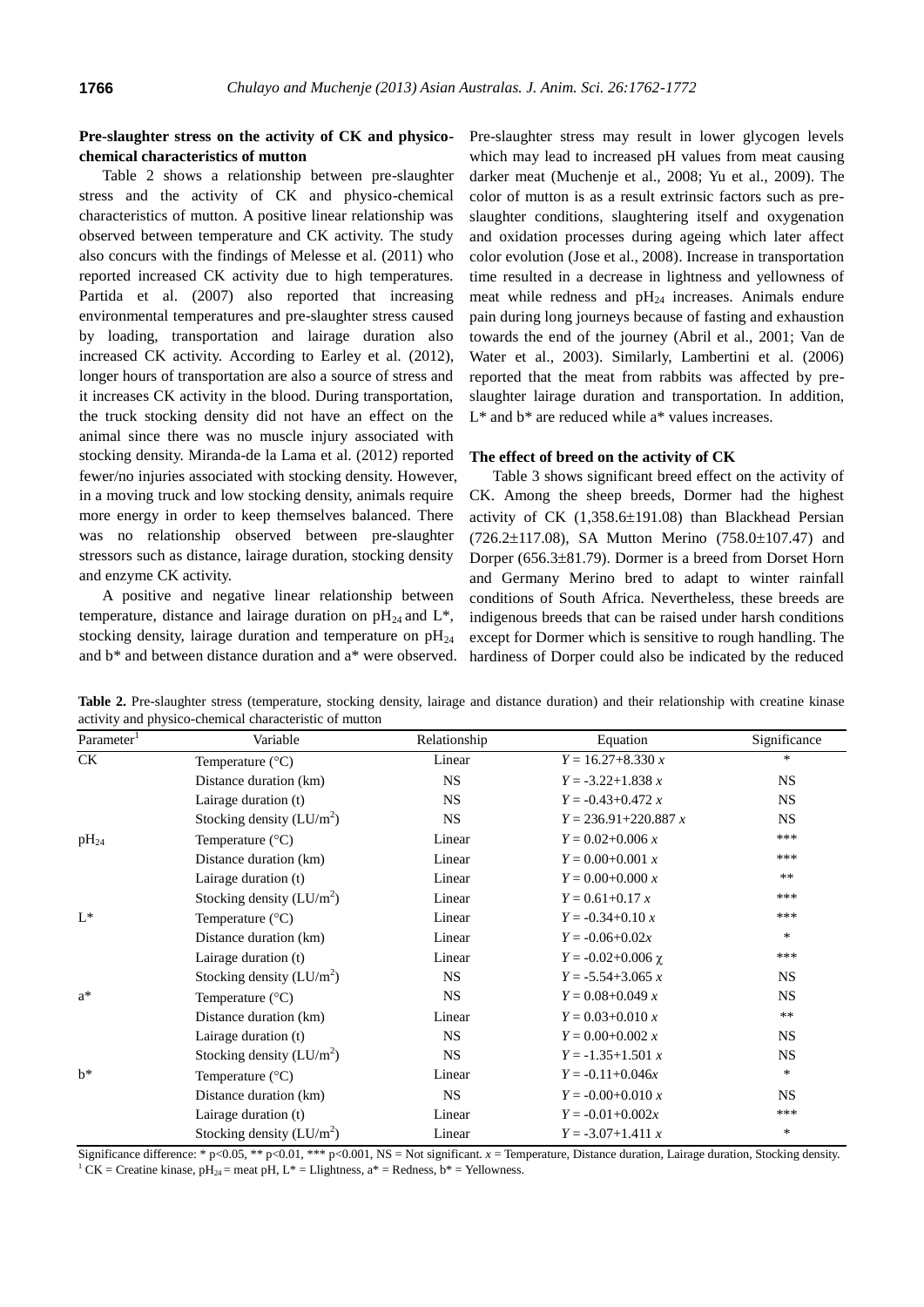Table 3. Least square means ( $\pm$ SE) for the effect of Blackhead Persian, Dormer, Dorper and SA Mutton Merino breeds on Creatine Kinase activity Breed CK U/L at \*\*\* p<0.001

| <b>Breed</b>                  | $CK$ U/L at *** p<0.001       |
|-------------------------------|-------------------------------|
| Blackhead Persian $(n = 36)$  | $726.2 \pm 117.08^a$          |
| Dormer $(n = 78)$             | $1,358.6\pm191.08^b$          |
| Dorper $(n = 14)$             | $656.3\pm81.79^{\circ}$       |
| SA Mutton Merino ( $n = 45$ ) | $758.0 \pm 107.47^{\text{a}}$ |

a,b Means with different superscript in the same column are significantly different.

Significance difference: \*\*\* p<0.001.

 $CK =$  Creatine kinase.  $n =$  Number of animals 3.

 $U/L =$  Units per liter.

CK activity that made it to withstand poor pre-slaughter conditions (Fourie et al., 2002). Even though these sheep are indigenous, BH is a fat-tailed breed whereas SAMM produces wool and meat (Almeida, 2011). Therefore, Dorper can be slaughtered during the summer months as it survives even under harsh conditions.

# **The effect of breed on physico-chemical characteristics of mutton**

Table 4 shows the physico-chemical characteristics of mutton from the three breeds. Mutton from South African Mutton Merino had higher (p<0.001) values for  $pH_{24}$ , L<sup>\*</sup> and b\* than Dorper and Blackhead Persian sheep The differences observed between BP, DP and SAMM breeds for  $pH_{24}$  were anticipated because they are meat producing breeds even though they have other traits of economic importance such as for wool (SAMM) and fat (BP) production (Schoeman, 2000). In addition, the results obtained in the current study could be that SAMM is a late maturing breed as compared to DP (Webb and O'Neill, 2008). This is also due to the fact that type of breed is one of the factors that cause variation in meat quality (Sanudo et al., 1996). The results were not comparable to those of Teixeira et al. (2005) who found no differences on meat at

24 h after slaughter. However, Cloete et al. (2008) found difference in  $pH_{24}$  when comparing Merino breed with other breeds of sheep. The  $pH_{24}$  from DP and SAMM were above the normal range of pH 5.4 and 5.7 (Hoffman et al., 2003) making the meat undesirable.

Higher levels of  $pH_{24}$  affect the conversion of muscles to meat because of reduced glycogen reserves and low lactic acid in the muscles after slaughter (Ferguson and Warner, 2008; Rodríguez et al., 2011). The  $pH_{24}$  of muscles is one of the contributing factors to the quality of meat because increased ultimate  $pH (pH<sub>u</sub>)$  results to darker meat. The color of meat is what consumer use to charge the quality of meat and make purchasing decisions (Rani et al., 2013) extremely important indicator of red meat quality, smell and texture were regarded as more important quality indicators (Radder and Le Roux, 2005). It was also reported by Mach et al. (2008) that beef with  $pH_{24}$  above 6.0 is undesirable for human consumption because it leads to DFD (Dark Firm dry) meat. Dark Firm Dry meat is measured by L\* coordinate which also depends on differences in  $pH_{24}$  (Wiklund et al., 2003; Rodríguez et al., 2011). The darker meat (low  $L^*$  values) from Blackhead Persian may be attributed to reduced muscle glycogen and increased myoglobin content because of the light scattering properties of meat. The DFD meat is mostly due to transport stress and novelty of the environment.

The *M. longissimus thoracis et. lumborum* muscle from the SAMM breed was lighter as compared to DP and BP. The differences found between these breeds show that animals have different levels of susceptibility to stress especially the SAMM breed (Mota-Rojas et al., 2006). The higher L\* value for SAMM is associated with the production of lactic acid prior to slaughter. Higher glycogen reserves credited other activities that occur *post-mortem* requiring energy such as breaking down the bond between muscle proteins to improve the tenderness of meat (Martinez-Cerezo et al., 2005). An increase in  $pH_{24}$  results

|  |  |  |  |  |  |  |  |  |  |  |  |  |  | Table 4. Mean ( $\pm$ SE) for pH <sub>24</sub> L*, a*, b*, CL% and WBSF of mutton as affected by Blackhead Persian, Dorper and SA Mutton Merino |  |
|--|--|--|--|--|--|--|--|--|--|--|--|--|--|-------------------------------------------------------------------------------------------------------------------------------------------------|--|
|--|--|--|--|--|--|--|--|--|--|--|--|--|--|-------------------------------------------------------------------------------------------------------------------------------------------------|--|

| Meat quality    |                             | <b>Breed</b>           |                              |                    |  |  |  |  |
|-----------------|-----------------------------|------------------------|------------------------------|--------------------|--|--|--|--|
| characteristics | <b>Blackhead Persian</b>    | Dorper                 | <b>SAMM</b>                  | Significance level |  |  |  |  |
| No.             | 28                          | 28                     | 28                           |                    |  |  |  |  |
| $pH_{24}$       | $5.6 \pm 0.06^a$            | $5.8 \pm 0.05^{\rm b}$ | $5.9 \pm 0.06^b$             | ***                |  |  |  |  |
| $L^*$           | $28.8 \pm 0.86^a$           | $31.7 \pm 0.82^b$      | $34.2 \pm 0.97$ <sup>c</sup> | ***                |  |  |  |  |
| $a^*$           | $16.7 \pm 0.49$             | $17.2 \pm 0.47$        | $17.6 \pm 0.56$              | <b>NS</b>          |  |  |  |  |
| $h^*$           | $9.1 \pm 0.44$ <sup>a</sup> | $11.2 \pm 0.42^b$      | $12.2 \pm 0.50^b$            | $**$               |  |  |  |  |
| CL %            | $35.5 \pm 2.17^b$           | $33.0 \pm 2.08^a$      | $29.3 \pm 2.46^a$            | ***                |  |  |  |  |
| <b>WBSF</b>     | $22.9 \pm 1.33^{\text{a}}$  | $26.4 \pm 1.28^b$      | $26.8 \pm 1.51^b$            | $***$              |  |  |  |  |

a,b,c Means with the different superscript in the same row differ significantly.

Level of significance: \*\*  $p<0.01$ , \*\*\*  $p<0.001$ , NS = Not significant.

 $pH_{24}$  = Meat pH, L\* = Lightness, a\* = Redness, b\* = Yellowness, CL% = Cooking loss percentage, WBSF = Warner Braztler Shear Force, SAMM = South African Mutton Merino.

No = Number of animals per breed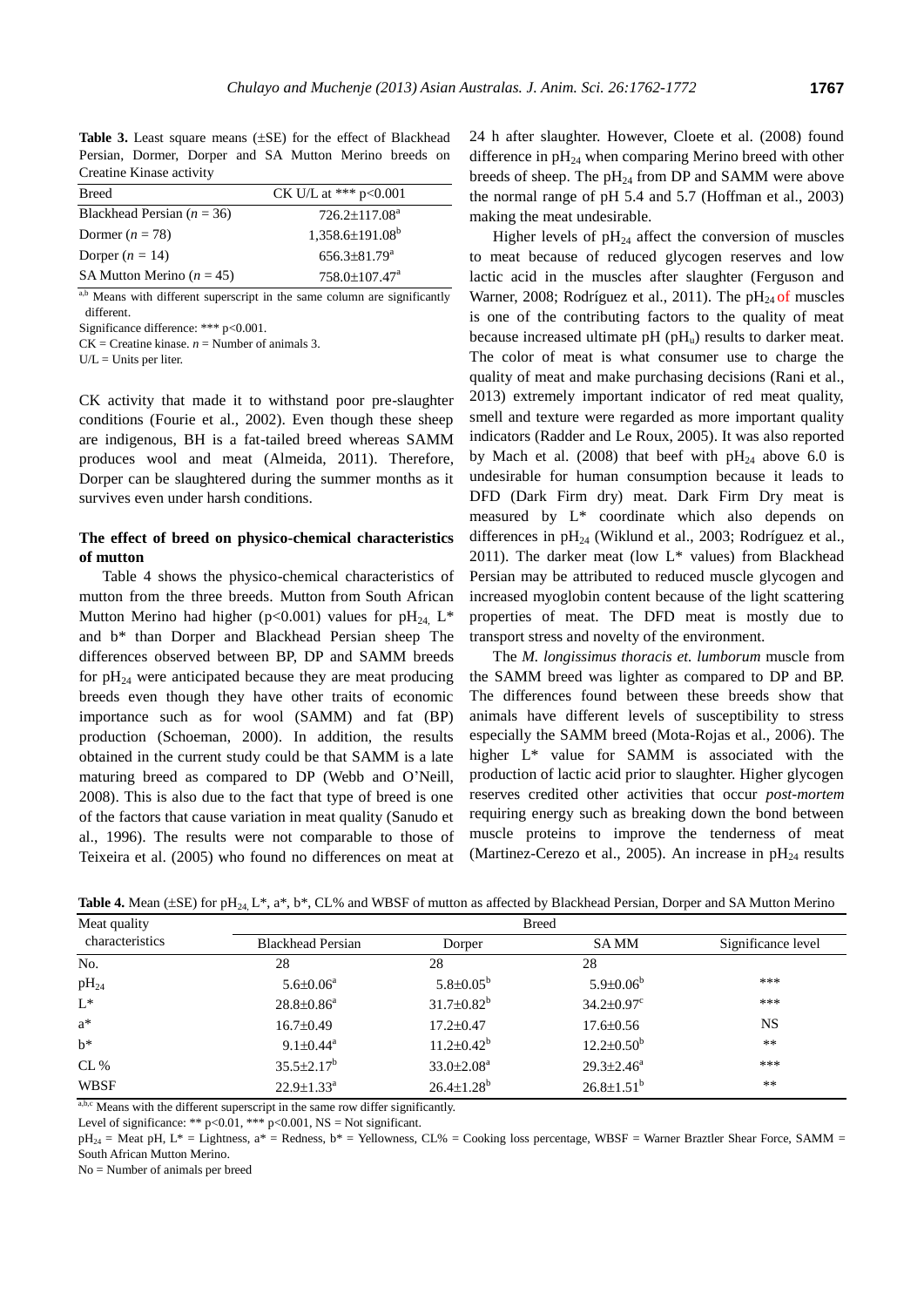in tougher meat as observed in SAMM. The WBSF values observed for BP could be attributed to the fact that this breed is a fat-tailed. Fat improves the tenderness of meat, and fat in meat contributes to the eating quality of mutton. There were no breed effects ( $p > 0.05$ ) on a\* values. The reason could be that color of meat can also be affected by chemical stability of myoglobin in the muscle (Kannan et al., 2001; Jacob et al., 2005; Muchenje et al., 2009). Myoglobin stability is also affected by electrical stimulation, chilling light exposure, diet (Vitamin E supplementation) and sex (Rosenvold and Andersen, 2003) which were not measured in the current study. Significant breed effects were observed in CL and WBSF values. The highest  $(p<0.001)$  CL and  $(p<0.01)$  WBSF values were observed in meat from BP and SAMM, respectively. The meat from BP and DP was considered to be tender than that of SAMM. SA Mutton Merino had tougher meat and higher  $pH_{24}$ . Increased tenderness could be due to the effects of  $pH_{24}$ activity on the proteolytic enzymes that degrade myofibrillar muscle structure (Wanatabe et al., 1996). In contrast, Miranda-de la Lama et al. (2009, 2011) reported increased tenderness of meat with higher  $pH_{24}$ . However, Muchenje et al. (2008) indicated that higher  $pH_{24}$  may not always be involved in toughness of meat.

# **Correlations between the activity of CK and physicochemical characteristics of mutton**

Figure 1 shows the PCA for correlations between CK and physico-chemical characteristics of mutton. Creatine kinase was not related to any of the meat quality parameters. However, Warriss et al. (1990) and Mach et al. (2008) reported that CK can be linked to muscle exhaustion that occurs prior to slaughter. In the current study, results show

only values after slaughter as it was conducted under practical conditions where no manipulations are made to the animals according to treatment. This causes muscle damage, increased CK activity and negatively affects the quality of meat (Yu et al., 2009). According to Wiklund et al. (2003), muscles of the animal in good physical condition contain enough glycogen to guarantee optimal  $pH_{24}$  values (5.5 to 5.7) in the meat. Depletion of glycogen is due to the extent of transport and lairage duration (Liu et al., 2012). Positive correlations were observed between physico-chemical characteristics;  $pH_{24}$ ,  $L^*$ ,  $a^*$ ,  $b^*$ ,  $CL\%$  and WBSF. Higher  $pH_{24}$  found in the muscles was associated with darker meat (Miranda-de la Lama et al., 2009; Muchenje et al., 2009). The color of meat does not only depend on  $pH_{24}$  but on the type of muscle too (Jacob et al., 2007).

Meat  $pH_{24}$  affects other important meat quality attributes such as color, tenderness and water holding capacity (WHC) (Muchenje et al., 2008). According to Cloete et al. (2008), high  $pH_{24}$  has an effect on the color and tenderness of meat. It was also indicated that higher  $pH_{24}$ (>5.8) leads to undesirable beef color (Ferguson et al., 2001; Hoffman et al., 2003; Muchenje et al., 2009) and undesirable mutton color (Hopkins and Fogarty, 1998; Toohey and Hopkins; 2006) which is unattractive to the consumer (Vergara and Gallego, 2000; Esenbuga et al., 2009). Furthermore, the relationship between physicochemical characteristics is also dependent on the differences in intramuscular fat,  $pH_{24}$ , cooling rate, muscle fiber and myoglobin. Moisture content in the muscle, cooking temperatures and the amount of water lost during cooking have been found to be contributing factors towards physicochemical characteristic (Combes et al., 2003; Kadim et al., 2008; Muchenje et al., 2008; Miranda-de la Lama et al.,



**Figure 1.** Principal component analyses for creatine kinase and physico-chemical characteristics of mutton.  $L^* =$  Lightness,  $a^* =$ Redness,  $b^*$  = Yellowness,  $pH_u$  = Meat Ph, Cook% = Cooking loss, CK = Creatine kinase, Thaw = Thawing loss percentage, WBSF = Warner Braztler Shear Force.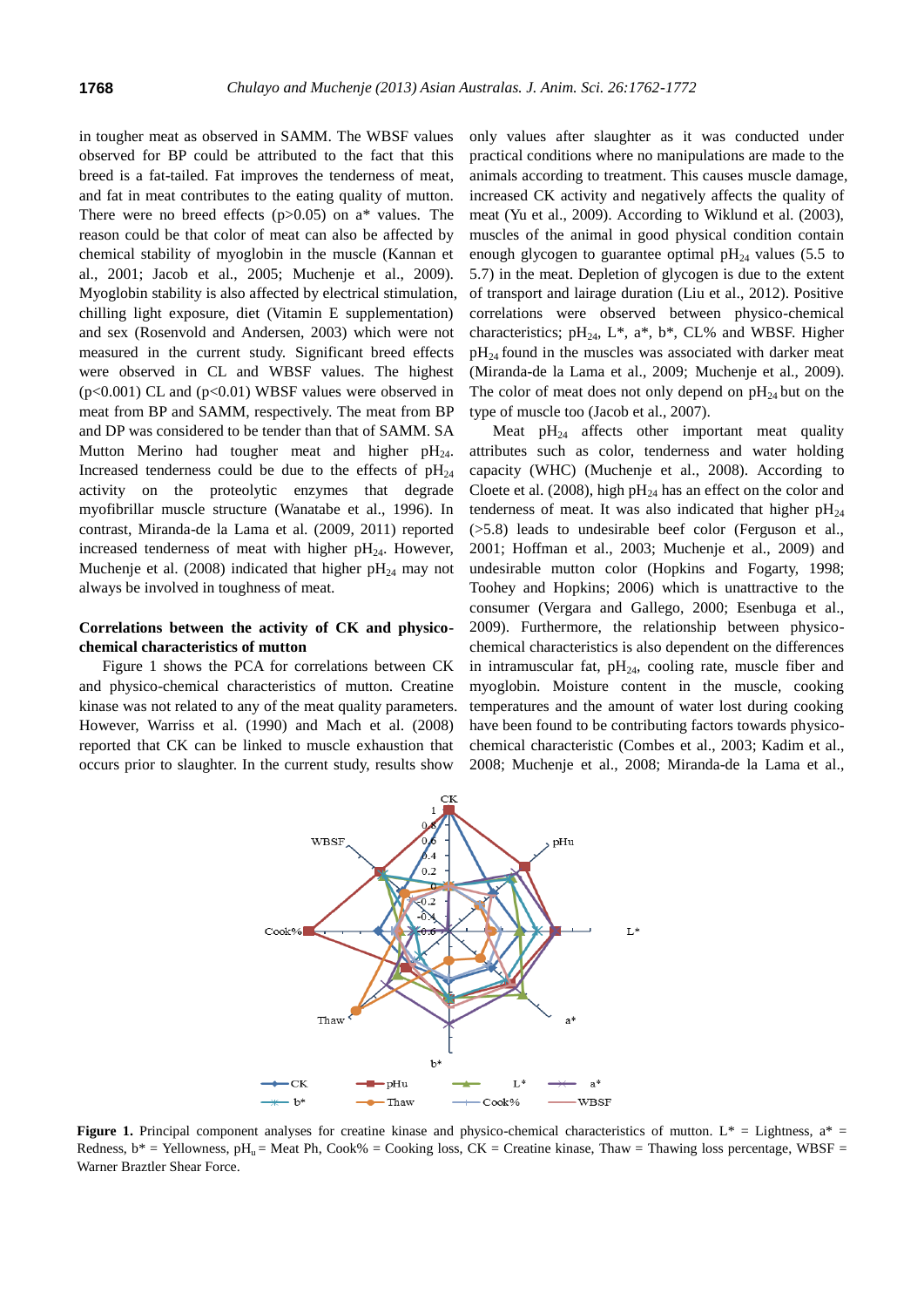**Table 5.** Principal component analyses results between the activity of creatine kinase and physico-chemical characteristics of mutton

| Component      | Eigenvalue  | Proportion of<br>variance $(\%)$ | Cumulative<br>variance (%) |  |  |
|----------------|-------------|----------------------------------|----------------------------|--|--|
|                | 573,556.891 | 99                               | 99                         |  |  |
| $\mathcal{L}$  | 137.357     | 0.02                             | 99                         |  |  |
| 3              | 48.883      | 0.01                             | 99                         |  |  |
| $\overline{4}$ | 33.611      | 0.01                             | 100                        |  |  |

1 = Creatine kinase, 2 =  $pH_{24}$ , 3 = Lightness (L\*), 4 = Redness (a\*).

2009). Martinez-Cerezo et al. (2005) indicated that the differences in the physico-chemical characteristics of mutton are due to the activities that occur in the muscle. However, the characteristics of mutton differ in their importance as shown by PCA analyses (Kadim et al., 2009).

In the current study, as shown in Table 5, CK contributed a greater proportion of variance as compared to the meat quality characteristics. This implies that there is no relationship between CK and physico-chemical characteristics of mutton. In lamb, about 49.67% was explained by PCA for the first four meat quality  $\begin{bmatrix} \text{Euler} & \text{Euler} & \text{Euler} \\ \text{Euler} & \text{Euler} \end{bmatrix}$  Brancaccio, P., N. Maffulli, and F. M. Limongelli. 2007. Creatine<br>c h a r a c t e r i s t i c s (C a n and Singh e  $\begin{bmatrix} \text{Euler} \\ \text{Euler} \end{bmatrix}$  morth and single bull 21 (2010) used PCA to analyze the main parameters that were responsible for the main variability in water. They reported about 94.5% of the factors explaining the total variability. As explained earlier, the second, third and fourth components ( $pH_{24}$ ,  $L^*$  and  $a^*$ ) were influenced by chemical compositions that include glycogen content in the muscle. However, it could not be determined which components did contribute to the indicated variances.

## **CONCLUSION**

Meat quality and creatine kinase are negatively affected by pre-slaughter stress, season and breed. Summer affected the lightness, yellowness and tenderness of meat in increased the activity of CK. Meat for BP was tender than DP and SAMM with a decrease in  $pH_{24}$ . Despite the fact that CK is a sensitive indicator of muscular damage and fatigue, it is not related to physico-chemical characteristics of mutton. Therefore, further studies are needed to identify the sources of variance for CK production and extent of muscular damage in relation to CK activity and physicochemical characteristics of mutton during pre-slaughter stress under practical conditions. In addition, there is a need to assess other stress related enzymes produced during preslaughter stress and their effect on the quality of mutton.

## **ACKNOWLEDGEMENTS**

The authors acknowledge the National Research

Foundation (NRF, Project T079) of South Africa and Red Meat Research and Development Trust of South Africa (RMRDT-SA) for assisting in funding this research. Appreciation also goes to the municipal abattoir that allowed this study to be conducted on their premises.

## **REFERENCES**

- Abril, M., M. M. Campo, A.  $\ddot{O}$  n e, iC.cS a  $\ddot{n}$  uPdAol b , eand tA.i I. Negueruela. 2001. [Beef colour evolution as a function of](http://www.sciencedirect.com/science/article/pii/S0309174000001339)  [ultimate pH.](http://www.sciencedirect.com/science/article/pii/S0309174000001339) Meat Sci. 58:69-78.
- Adzitey, F. 2011. [Effects of pre-slaughter animal handling on](http://ifrj.upm.edu.my/18%20(02)%202011/(3)%20IFRJ-2010-140.pdf)  [carcass and meat quality: Mini Review.](http://ifrj.upm.edu.my/18%20(02)%202011/(3)%20IFRJ-2010-140.pdf) Int. Food Res. J. 18:485-49.
- Ali, B. H., A. A. Al-Qarawi, and H. M. Mousa. 2006. [Stress](http://www.sciencedirect.com/science/article/pii/S0034528805001529)  [associated with road transportation in desert sheep and goats,](http://www.sciencedirect.com/science/article/pii/S0034528805001529)  [and the effect of pre-treatment with xylazine or sodium betaine.](http://www.sciencedirect.com/science/article/pii/S0034528805001529)  Res. Vet. Sci. 80:343-348.
- Allen, D. G., J. Lännergren, and H. Westerblad. 1995. [Muscle cell](http://ep.physoc.org/content/80/4/497.short)  [function during prolonged activity: Cellular mechanism of](http://ep.physoc.org/content/80/4/497.short)  [fatigue.](http://ep.physoc.org/content/80/4/497.short) Exp. Physiol. 80:497-527.
- Almeida, A. M. 2011. [The Damara in the context of Southern](http://link.springer.com/article/10.1007/s11250-011-9868-3)  [Africa fat-tailed sheep breeds.](http://link.springer.com/article/10.1007/s11250-011-9868-3) Trop. Anim. Health Prod. 43:1427-1441.
- [Kinase monitoring in sport medicine.](http://bmb.oxfordjournals.org/content/81-82/1/209.short) Br. Med. Bull. 81- 82:209-230.
- Cańeque, V., C. Pérez, S. Velasc Á lvarez, F. Ruiz de Huidobro, E. Onega, and J. De la Fuente. 2004. [Carcass and meat quality of light lambs using principal](http://www.sciencedirect.com/science/article/pii/S0309174004000166)  [component analysis.](http://www.sciencedirect.com/science/article/pii/S0309174004000166) Meat Sci. 67:595-605.
- Chulayo, A. Y. and V. Muchenje. 2013. [Effect of pre-slaughter](http://www.scielo.org.za/scielo.php?pid=S0375-15892013000600013&script=sci_arttext)  [conditions on physico-chemical characteristics of mutton from](http://www.scielo.org.za/scielo.php?pid=S0375-15892013000600013&script=sci_arttext)  [three sheep breeds slaughtered at a smallholder rural abattoir.](http://www.scielo.org.za/scielo.php?pid=S0375-15892013000600013&script=sci_arttext) S. Afr. J. Anim. Sci. 43:S64-S98.
- Cloete, J. J. E., L. C. Hoffman, and S. W. P. Cloete. 2008. [Carcass](http://www.ajol.info/index.php/sajas/article/view/4070)  [characteristics and meat quality of progeny of five Merino dam](http://www.ajol.info/index.php/sajas/article/view/4070)  [lines crossed with Dormer and Suffolk sires.](http://www.ajol.info/index.php/sajas/article/view/4070) S. Afr. J. Anim. Sci. 38:355-366.
- Commission International De I' E c 1 a i r a g e  $\ldots$  ln $\theta$  7 6  $\ldots$  C Ed.).Vienna, Switzerland: CIE.
- Dalla Costa, O. A. L. Faucitano, A. Coldebella, J. V. Ludke, J. V. Peloso, D. Dalla Roza, and M. J. R. Paranhos da Costa. 2007. [Effects of the season of the year, truck type and location on](http://www.sciencedirect.com/science/article/pii/S187114130600309X)  [truck on skin bruises and meat quality in pigs.](http://www.sciencedirect.com/science/article/pii/S187114130600309X) Livest. Sci. 107:29-36.
- De Haan, A. J. C. M. Koudijs, R. A. Wevers, and B. Wieringa. 1995. [The effects of MM-Creatine deficiency on sustained](http://ep.physoc.org/content/80/3/491.short)  [force production of mouse fast skeletal muscle.](http://ep.physoc.org/content/80/3/491.short) Exp. Physiol. 80:491-494.
- Department of Agriculture, Forestry and Fisheries (DAFF). 2010. A profile of the South African mutton market value chain. [http://www.nda.agric.za/docs/AMCP/MuttonMVCP2010-](http://www.nda.agric.za/docs/AMCP/MuttonMVCP2010-11.pdf) [11.pdf.](http://www.nda.agric.za/docs/AMCP/MuttonMVCP2010-11.pdf) Accessed: 17 March 2012.
- Dieni, C. A. and K. B. Storey. 2009. [Creatine Kinase regulation by](http://www.sciencedirect.com/science/article/pii/S1096495909000335)  [reversible phosphorylation in frog muscle.](http://www.sciencedirect.com/science/article/pii/S1096495909000335) Comp. Biochem. Phys. (Part B) 152:405-412.
- Ding, W., L. Kou, B. Cao, and Y. Wei. 2010. [Meat quality](http://www.sciencedirect.com/science/article/pii/S0309174009001144)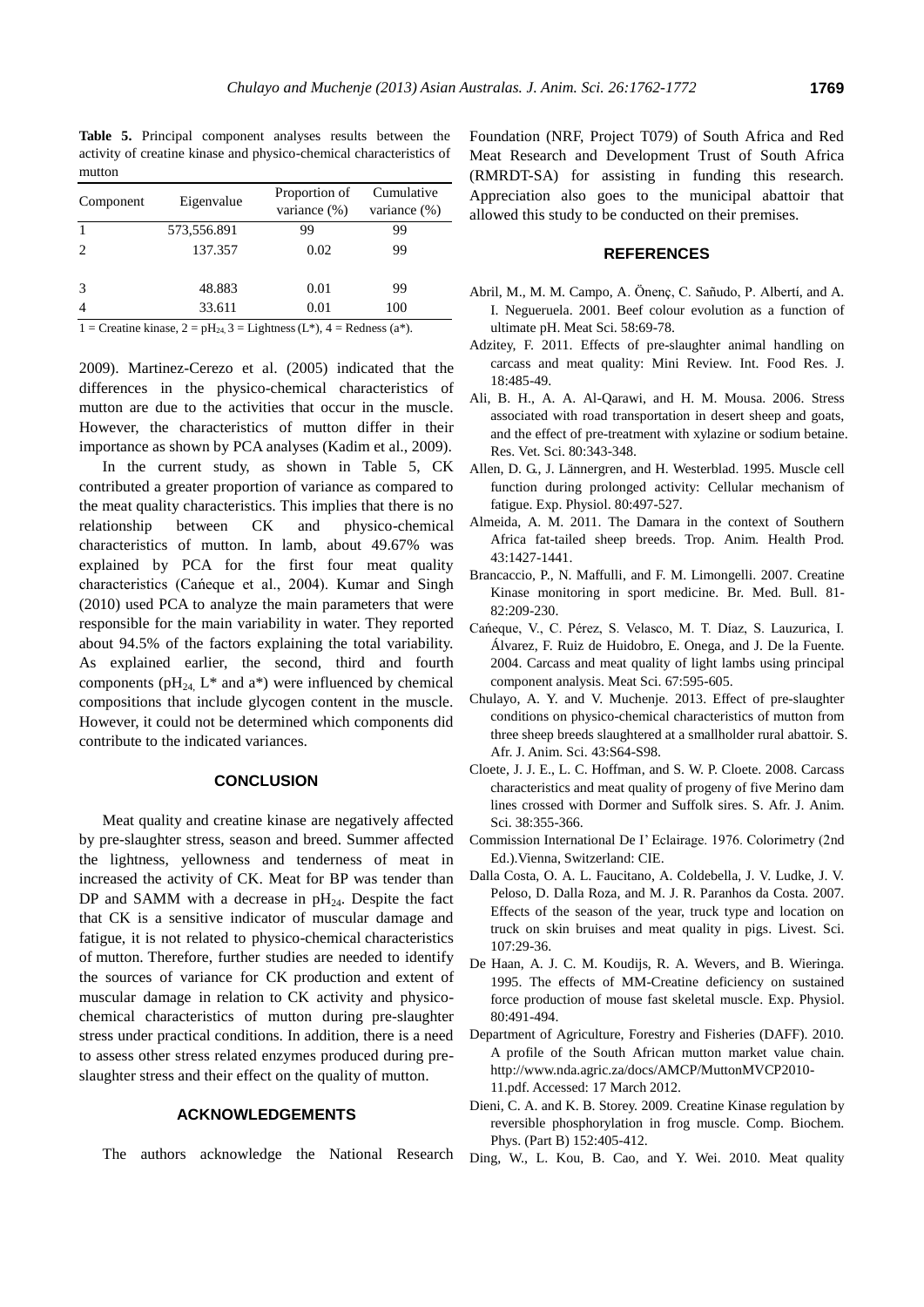parameters of descendants by hybridization of boar and Guanzhong Dairy goat. Meat Sci. 84:323-328.

- Dodzi, M. S. and V. Muchenje. 2011. [Avoidance-related](http://www.sciencedirect.com/science/article/pii/S0168159111001481)  [behavioural variables and their relationship to milk yield in](http://www.sciencedirect.com/science/article/pii/S0168159111001481)  [pasture-based dairy cows.](http://www.sciencedirect.com/science/article/pii/S0168159111001481) Appl. Anim. Behav. Sci. 133:11-17.
- Eastern Cape Red Meat Abattoirs (ECRMA). 2012. [http://www.nda.agric.za/vetweb/VPH/AbattoirLists/Red%20M](http://www.nda.agric.za/vetweb/VPH/AbattoirLists/Red%20Meat/Eastern%20Cape%20Red%20Meat%20Abattoirs.htm) [eat/Eastern%20Cape%20Red%20Meat%20Abattoirs.htm.](http://www.nda.agric.za/vetweb/VPH/AbattoirLists/Red%20Meat/Eastern%20Cape%20Red%20Meat%20Abattoirs.htm) Accessed:  $17<sup>th</sup>$  March 2012.
- Earley, B., M. Murray, D. J. Prendiville, B. Pintado, C. Borque, and E. Canali. 2012. [The effects of transport by road and sea](http://www.sciencedirect.com/science/article/pii/S0034528811001251)  [on physiology, immunity and behaviour of beef cattle.](http://www.sciencedirect.com/science/article/pii/S0034528811001251) Res. Vet. Sci. 92:531-541.
- Esenbuga, N., M. Macit, M. Karaoglu, V. Aksakal, M. L. Aksu, M. A. Yoruk, and M. Gul. 2009. [Effect of breed on fattening](http://www.sciencedirect.com/science/article/pii/S1871141308003739)  [performance, slaughter and meat quality characteristics of](http://www.sciencedirect.com/science/article/pii/S1871141308003739)  [Awassi and Morkaraman lambs.](http://www.sciencedirect.com/science/article/pii/S1871141308003739) Livest. Sci. 123:255-260.
- Ferguson, D. M., H. L. Bruce, J. M. Thompson, A. F. Egan, D. Perry, and W. R. Shorthose. 2001. [Factors affecting beef](http://www.publish.csiro.au/paper/EA00022)  [palatability. Farmgate to chilled carcass.](http://www.publish.csiro.au/paper/EA00022) Aust. J. Exp. Agric. 41:879-891.
- Ferguson, D. M. and R. D. Warner. 2008. [Have we underestimated](http://www.sciencedirect.com/science/article/pii/S0309174008001459)  [the impact of pre-slaughter stress on meat quality in](http://www.sciencedirect.com/science/article/pii/S0309174008001459)  [ruminants?](http://www.sciencedirect.com/science/article/pii/S0309174008001459) Meat Sci. 80:12-19.
- Fourie, P. J., F. W. C. Neser, J. J. Olivier, and C. van der Westhuizen. 2002. [Relationship between production](http://www.bybloswhitedorper.com/userfiles/File/dorper_body_heat_girth.pdf)  [performance, visual appraisal and body measurements of](http://www.bybloswhitedorper.com/userfiles/File/dorper_body_heat_girth.pdf)  [young Dorper rams.](http://www.bybloswhitedorper.com/userfiles/File/dorper_body_heat_girth.pdf) S. Afr. J. Anim. Sci. 32:256-262.
- Gregory, N. G. 2010. [How climatic changes could affect meat](http://www.sciencedirect.com/science/article/pii/S0963996909001707)  [quality.](http://www.sciencedirect.com/science/article/pii/S0963996909001707) Food Res. Int. 43:1866-1873.
- Hamburg, R. J., D. L. Friedman, and M. B. Perryman. 1991. [Metabolic and diagnostic significance of creatine kinase](http://www.sciencedirect.com/science/article/pii/105017389190037F)  [isoenzymes.](http://www.sciencedirect.com/science/article/pii/105017389190037F) Trends in Cardiovasc. Med. 1:195-200.
- Hoffman, D. E., M. F. Spire, J. R. Schwenke, and J. A. Unruh. 1998. [Effect of source of cattle and distance transported to a](http://www.ncbi.nlm.nih.gov/pubmed/9524638)  [commercial slaughter facility on carcass bruises in mature beef](http://www.ncbi.nlm.nih.gov/pubmed/9524638)  [cows.](http://www.ncbi.nlm.nih.gov/pubmed/9524638) J. Am. Vet. Med. Assoc. 212:668-672.
- Hoffman, L. C., M. Muller, S. W. P. Cloete, and D. Schmidt. 2003. [Comparison of six crossbred lamb types: sensory, physical and](http://www.sciencedirect.com/science/article/pii/S0309174003000342)  [nutritional meat quality characteristics.](http://www.sciencedirect.com/science/article/pii/S0309174003000342) Meat Sci. 65:1265- 1274.
- Hopkins, D. L. and N. M. Fogarty. 1998. [Diverse lamb genotypes -](http://www.sciencedirect.com/science/article/pii/S0309174098000515) [2. Meat pH, colour and tenderness.](http://www.sciencedirect.com/science/article/pii/S0309174098000515) Meat Sci. 49:477-488.
- Hornikova, D., P. Herman, L. Mejsnar, J. Vecer, and J. Zurmanova. 2009. [Creatine kinase structural changes induced by substrates](http://www.sciencedirect.com/science/article/pii/S1570963908003373)*.*  Biochimica et Biophysica Acta, 1794:270-274. [http://eochemistry.wikispaces.com/The+Chemistry+of+Muscle](http://eochemistry.wikispaces.com/The+Chemistry+of+Muscle+Contraction) [+Contraction,](http://eochemistry.wikispaces.com/The+Chemistry+of+Muscle+Contraction) assessed: 1<sup>st</sup> March 2012.
- Jacob, R. H., P. J. Walker, J. W. Skerritt, R. H. Davidson, D. L. Hopkins, J. M. Thompson, and D. W. Pethick. 2005. [The effect](http://www.publish.csiro.au/?paper=EA03215)  [of lairage time on consumer sensory scores of the](http://www.publish.csiro.au/?paper=EA03215) *M. [Longissimus thoracis et lumborum](http://www.publish.csiro.au/?paper=EA03215)* from lambs and lactating [sheep.](http://www.publish.csiro.au/?paper=EA03215) Aust. J. Exp. Agric. 45:535-542.
- Jacob, R. H., M. F. D`Antuono, G. M. Smith, D. W. Pethick, and R. D. Warner. 2007[. Effects of lamb age and electrical stimulation](http://www.publish.csiro.au/paper/AR06126)  [on the colour stability of fresh lamb meat.](http://www.publish.csiro.au/paper/AR06126) Aust. J. Agric. Res. 58:374-382.
- Jose, C. G., D. W. Pethick and G. E. Gardner. 2008. Lipid peroxidation products inhibit Glutathione based protection of

Oxymyoglobin; a Model system. [http://www.icomst.helsinki.fi/](http://www.icomst.helsinki.fi/%20ICoMST2008/CD%20Papers/General%20speakers+posters-3p%20papers/Session2/2A/2A.8.JOSE.pdf) [ICoMST2008/CD%20Papers/General%20speakers+posters-](http://www.icomst.helsinki.fi/%20ICoMST2008/CD%20Papers/General%20speakers+posters-3p%20papers/Session2/2A/2A.8.JOSE.pdf)[3p%20papers/Session2/2A/2A.8.JOSE.pdf.](http://www.icomst.helsinki.fi/%20ICoMST2008/CD%20Papers/General%20speakers+posters-3p%20papers/Session2/2A/2A.8.JOSE.pdf)

- Kadim, I. T., O. Mahgoub, and W. Al-Marzooqi. 2008. [Meat](http://w.isocard.org/e_Library/Journal_of_Camelid_Science/JCS_2008_Volume_01/06_Meat%20quality%20and%20composition.pdf)  [quality and composition of](http://w.isocard.org/e_Library/Journal_of_Camelid_Science/JCS_2008_Volume_01/06_Meat%20quality%20and%20composition.pdf) *Longissimuss thoracis* from Arabian camel (*Camelus dromedaries*[\) and Omani beef: A](http://w.isocard.org/e_Library/Journal_of_Camelid_Science/JCS_2008_Volume_01/06_Meat%20quality%20and%20composition.pdf)  [comparative study.](http://w.isocard.org/e_Library/Journal_of_Camelid_Science/JCS_2008_Volume_01/06_Meat%20quality%20and%20composition.pdf) J. Cam. Sci.1:37-47.
- Kadim, I. T., O. Mahgoub, W. Al-Marzooqi, S. Khalaf, S. S. W. Al-Sinawi, and I. S. Al-Amri. 2009. [Effects of transportation](http://www.sciencedirect.com/science/article/pii/S1871141309002406)  [during the hot season and low voltage electrical stimulation on](http://www.sciencedirect.com/science/article/pii/S1871141309002406)  [histochemical and meat quality characteristics of sheep](http://www.sciencedirect.com/science/article/pii/S1871141309002406)  [longissimus muscle.](http://www.sciencedirect.com/science/article/pii/S1871141309002406) Livest. Sci. 126:154-161.
- Kannan, G., B. Kouakou, and S. Gelaye. 200[1. Colour changes](http://www.sciencedirect.com/science/article/pii/S0921448801002322)  [reflecting myoglobin and lipid oxidation in chevon cuts during](http://www.sciencedirect.com/science/article/pii/S0921448801002322)  [refrigerated display.](http://www.sciencedirect.com/science/article/pii/S0921448801002322) Small Rumin. Res. 42:67-745.
- Kannan, G., T. H. Terrill, B. Kouakou, O. S. Gazal, S. Gelaye, E. A. Amoah, and S. Samaké. 2000. [Transportation of goats: effects](http://www.journalofanimalscience.org/content/78/6/1450.short)  [on physiological stress responses and live weight loss.](http://www.journalofanimalscience.org/content/78/6/1450.short) J. Anim. Sci. 78:1450-1457.
- Kumar, M. and Y. Singh. 2010. [Interpretation of water quality](http://scholar.google.co.kr/scholar?q=Interpretation+of+water+quality+parameters+for+villages+of+sanganer+tehsil%2C+by+using+multivariate+statistical+analysis&hl=ko&as_sdt=0%2C5)  [parameters for villages of sanganer tehsil, by using](http://scholar.google.co.kr/scholar?q=Interpretation+of+water+quality+parameters+for+villages+of+sanganer+tehsil%2C+by+using+multivariate+statistical+analysis&hl=ko&as_sdt=0%2C5)  [multivariate statistical analysis.](http://scholar.google.co.kr/scholar?q=Interpretation+of+water+quality+parameters+for+villages+of+sanganer+tehsil%2C+by+using+multivariate+statistical+analysis&hl=ko&as_sdt=0%2C5) J. Water Resource Prot. 2:860- 863.
- Lambertini, L., G. Vignola, A. Badiani, G. Zaghini, and A. Formigoni. 2006. [The effect of journey time and stocking](http://www.sciencedirect.com/science/article/pii/S0309174005003505)  [density during transport on carcass and meat quality in rabbits.](http://www.sciencedirect.com/science/article/pii/S0309174005003505) Meat Sci. 72:641-646.
- Liu, H. W., R. Z. Zhong, D. W. Zhou, H. X. Sun, and C. S. Zhao. 2012. [Effects of lairage time after road transportation on some](http://onlinelibrary.wiley.com/doi/10.1111/j.1439-0396.2011.01230.x/abstract;jsessionid=D344649FFFBE0A6790A8A771B502A659.d03t04?deniedAccessCustomisedMessage=&userIsAuthenticated=false)  [blood indicators of welfare and meat quality traits in sheep.](http://onlinelibrary.wiley.com/doi/10.1111/j.1439-0396.2011.01230.x/abstract;jsessionid=D344649FFFBE0A6790A8A771B502A659.d03t04?deniedAccessCustomisedMessage=&userIsAuthenticated=false) J. Anim. Phys. Anim. Nutr. 96:1127-1135*.*
- Lowe, T. E., C. J. Cook, J. R. Ingram, and P. J. Harris. 2001. [Impact of climate on thermal rhythm in pastoral sheep.](http://www.sciencedirect.com/science/article/pii/S0031938401006084) Physiol. Behav. 74:659-664.
- Mach, N., A. Bach, A. Velarde, and M. Devant. 2008. [Association](http://www.sciencedirect.com/science/article/pii/S0309174007002100)  [between animal, transportation, slaughterhouse practices and](http://www.sciencedirect.com/science/article/pii/S0309174007002100)  [meat pH in beef.](http://www.sciencedirect.com/science/article/pii/S0309174007002100) Meat Sci. 78:232-238.
- Mapiliyao, L., D. Pepe, U. Marume, and V. Muchenje. 2012. [Flock](http://www.sciencedirect.com/science/article/pii/S0921448811004457)  [dynamics, body and weight variation in sheep in two](http://www.sciencedirect.com/science/article/pii/S0921448811004457)  [ecologically different resource-poor communal farming](http://www.sciencedirect.com/science/article/pii/S0921448811004457)  [systems.](http://www.sciencedirect.com/science/article/pii/S0921448811004457) Small Rumin. Res. 104:45-54.
- María, G. A., T. Buil, G. Liste, M. Villarroel, C. Sanúdo, and J. L. Olleta. 2006[. Effects of transport time and season on aspects of](http://www.sciencedirect.com/science/article/pii/S0309174005003803)  [rabbit meat quality.](http://www.sciencedirect.com/science/article/pii/S0309174005003803) Meat Sci. 72:773-777.
- Martinezo-Cerezo, S., C. Sań u dBo Panea, I. Medel, R. Delfa, I. Sierra, J. A. Beltran, R. Cepero, and J. L. Olleta. 2005. [Breed,](http://www.sciencedirect.com/science/article/pii/S0309174004002098)  [slaughter and ageing time effects on physio-chemical](http://www.sciencedirect.com/science/article/pii/S0309174004002098)  [characteristics of lamb meat.](http://www.sciencedirect.com/science/article/pii/S0309174004002098) Meat Sci. 69:325-333.
- Mazzone, G., G. Vignola, M. Giammarco, A. C. Manetta, and L. Lambertini. 2010[. Effects of loading methods on rabbit welfare](http://www.sciencedirect.com/science/article/pii/S0309174009003805)  [and meat quality.](http://www.sciencedirect.com/science/article/pii/S0309174009003805) Meat Sci. 85:33-39.
- Melesse, A., S. Maak, R. Schmidt, and G. von Lengerken. 2011. [Effect of long-term heat stress on some performance traits and](http://www.sciencedirect.com/science/article/pii/S1871141311002137)  [plasma enzyme activities in Naked-neck chickens and their F1](http://www.sciencedirect.com/science/article/pii/S1871141311002137)  [crosses with commercial layer breeds.](http://www.sciencedirect.com/science/article/pii/S1871141311002137) Livest. Sci. 141:227- 231*.*
- Miranda-de la Lama, G. C., M. Villarroel, J. L. Olleta, S. Alierta, C. S a ń u addo G. A. María. 2009. Effect of the pre-slaughter [logistic chain on meat quality of lambs.](http://www.sciencedirect.com/science/article/pii/S0309174009002149) Meat Sci. 83:606-609.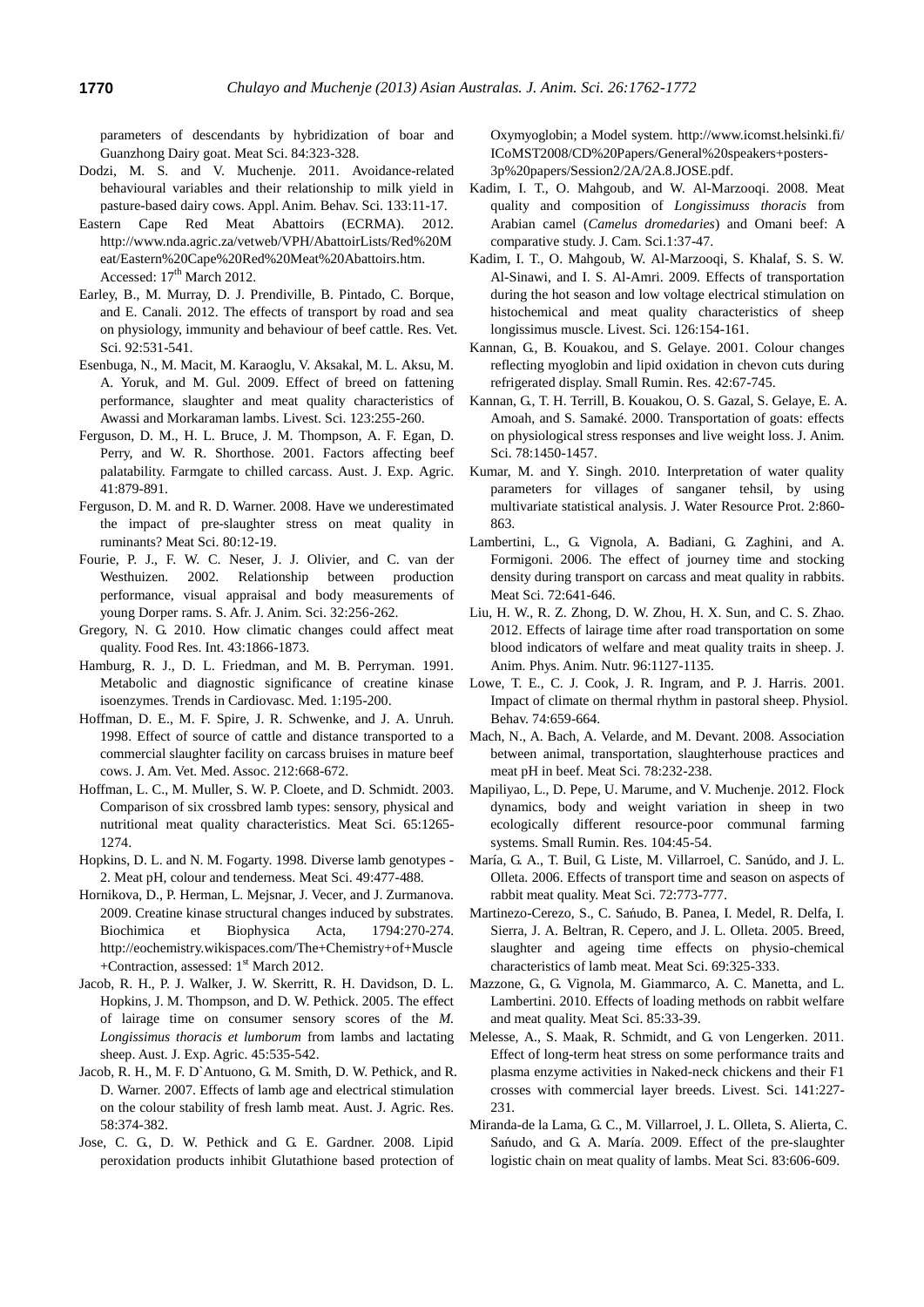- Miranda-de la Lama, G. C., L. Rivero, G. Chagón, S. Garcia-Belenguer, M. Villarroel, and G. A. Maria. 2010a[. Effect of the](http://www.sciencedirect.com/science/article/pii/S1871141309003448)  [pre-slaughter logistic chain on some indicators of welfare in](http://www.sciencedirect.com/science/article/pii/S1871141309003448)  [lambs](http://www.sciencedirect.com/science/article/pii/S1871141309003448)*.* Livest. Sci. 128:52-59.
- Miranda-de la Lama, G. C., M. Villarroel, G. Liste, J. Escos, and G. A. María. 2010b. [Critical points in the chain of lambs in Spain](http://www.sciencedirect.com/science/article/pii/S0921448810000611)  [that may compromise the animal`s welfare.](http://www.sciencedirect.com/science/article/pii/S0921448810000611) Small Rumin. Res. 90:174-178.
- Miranda-de la Lama, G. C., P. Monge, M. Villarroel, J. L. Olleta, S. García-Belenguer, and G. A. María. 2011. [Effects of road type](http://link.springer.com/article/10.1007/s11250-011-9783-7)  [during transport on lamb welfare and meat quality in dry hot](http://link.springer.com/article/10.1007/s11250-011-9783-7)  [climates.](http://link.springer.com/article/10.1007/s11250-011-9783-7) Trop. Anim. Health Prod. 43:915-922.
- Miranda-de la Lama, G. C., M. Villarroel, and G. A. María. 2012. [Behavioural and physiological profiles following exposure to](http://www.sciencedirect.com/science/article/pii/S0921448811003026)  [novel environment and social mixing in lambs.](http://www.sciencedirect.com/science/article/pii/S0921448811003026) Small Rumin. Res.103:158-163*.*
- Mota-Rojas, D., M. Becerril, C. Lemus, P. Sánchez, M. González, S. A. Olmos, R. Ramírez, and M. Alonso-Spilsbury. 2006. [Effects of mid-summer transport duration on pre-and post](http://www.sciencedirect.com/science/article/pii/S0309174005004183)[slaughter performance and pork quality in Mexico.](http://www.sciencedirect.com/science/article/pii/S0309174005004183) Meat Sci. 73:404-412.
- Muchenje, V., K. Dzama, M. Chimonyo, J. G. Raats, and P. E. Strydom. 2008. [Meat quality of Nguni, Bonsmara and](http://www.sciencedirect.com/science/article/pii/S0309174007002598)  [Aberdeen Angus steers raised on natural pasture in the Eastern](http://www.sciencedirect.com/science/article/pii/S0309174007002598)  [Cape, South Africa.](http://www.sciencedirect.com/science/article/pii/S0309174007002598) Meat Sci. 79:20-28.
- Muchenje, V., K. Dzama, M. Chimonyo, P. E. Strydom, and J. G. Raats. 2009. [Relationship between stress responsiveness and](http://www.sciencedirect.com/science/article/pii/S0309174008003677)  [meat quality in three cattle breeds.](http://www.sciencedirect.com/science/article/pii/S0309174008003677) Meat Sci. 81:653-657.
- Ndou, S. P., V. Muchenje, and M. Chimonyo. 2011. Animal welfare in multipurpose cattle production systems and its implications on beef quality. Afr. J. Biotechnol. 10:1049-1064.
- Partida, J. A., J. L. Olleta, M. M. Campo, C. Sañudo, and G. A. María. 2007. [Effects of social dominance on the meat quality](http://www.sciencedirect.com/science/article/pii/S0309174006003780)  [of young Friesian bulls.](http://www.sciencedirect.com/science/article/pii/S0309174006003780) Meat Sci. 76:266-273.
- Pollarda, J. C., R. P. Littlejohna, G. W. Ashera, A. J. T. Pearsea, J. M. Stevenson-Barrya, S. K. McGregora, T. R. Manleya, S. J. Duncana, C. M. Suttonb, K. L. Pollockb, and J. Prescottb. 2002. [A comparison of biochemical and meat quality variables](http://www.sciencedirect.com/science/article/pii/S0309174001001103)  in red deer (*Cervus elaphus*[\) following either slaughter at](http://www.sciencedirect.com/science/article/pii/S0309174001001103)  [pasture or killing at a deer slaughter plant.](http://www.sciencedirect.com/science/article/pii/S0309174001001103) Meat Sci. 60:85-94.
- Rani, Z. T., A. Hugo, and V. Muchenje. 2013. [Perceptions of rural](http://www.academicjournals.org/sre/PDF/pdf2013/4Jun/Rani%20et%20al.pdf)  [consumers on the quality of mutton in the Eastern Cape](http://www.academicjournals.org/sre/PDF/pdf2013/4Jun/Rani%20et%20al.pdf)  [Province, South Africa.](http://www.academicjournals.org/sre/PDF/pdf2013/4Jun/Rani%20et%20al.pdf) Sci. Res. Essays 8:921-931.
- Radder, L. and R. Le Roux. 2005. [Factors affecting food choice in](http://www.sciencedirect.com/science/article/pii/S0309174005001920)  [relation to venison: A South African example.](http://www.sciencedirect.com/science/article/pii/S0309174005001920) Meat Sci. 71:583-589.
- Rodríguez, A. B., R. Bodas, R. Landa, O. Copez-Campos, A. R. Mantecon, and F. L. Giraldez, 2011. [Animal performance,](http://www.sciencedirect.com/science/article/pii/S1871141310005834)  [carcass traits and meat characteristics of Assaf and Merino x](http://www.sciencedirect.com/science/article/pii/S1871141310005834)  [Assaf growing lambs.](http://www.sciencedirect.com/science/article/pii/S1871141310005834) Livest. Sci. 138:13-19.
- Rodríguez-Sánchez, J. A., G. Ripoll, S. Calvo, L. Ariño, and M. A. Latorre. 2009. [The effects of seasonality of the growing](http://www.sciencedirect.com/science/article/pii/S0309174009002101)[finishing period on carcass, meat and fat characteristics of](http://www.sciencedirect.com/science/article/pii/S0309174009002101)  [heavy barrows and gilts.](http://www.sciencedirect.com/science/article/pii/S0309174009002101) Meat Sci. 83:571-576.
- Rosenvold, K. and H. J. Andersen. 2003. [The significance of pre](http://www.sciencedirect.com/science/article/pii/S0309174002000712)[slaughter stress and diet on colour and colour stability of pork.](http://www.sciencedirect.com/science/article/pii/S0309174002000712)  Meat Sci. 63:199-209.
- Sainsbury, J., H. C. Schönfeld, and S. M. van Heerden. 2011. [The](http://www.sciencedirect.com/science/article/pii/S0889157511000196)  [nutrient composition of South African mutton.](http://www.sciencedirect.com/science/article/pii/S0889157511000196) J. Food

Compost. Anal. 24:720-726.

- $S$  a  $n$  c  $h$  e  $z$  a  $,$   $M.$   $,$   $F.$   $,$   $G$  and  $rF.$  al. 1Gella.  $s1999$ . T. P [Creatine kinase 2 mass measurement: methods comparison and](http://www.sciencedirect.com/science/article/pii/S0009898199001497)  [study of the matrix effect.](http://www.sciencedirect.com/science/article/pii/S0009898199001497) Clin. Chim. Acta 288:111-119.
- Sañudo, C., M. P. Santolaria, G. Maria, M. Osorio, and I. Sierra, I. 1996. [Influence of carcass weight on Instrumental and Sensory](http://www.sciencedirect.com/science/article/pii/0309174095000267)  [lamb meat quality in intensive production systems.](http://www.sciencedirect.com/science/article/pii/0309174095000267) Meat Sci. 42:195-202.
- SAS Institute. 2003. In: SAS/STAT Guide to Personal Computers, Version 6, Statistical Analysis System Institute Inc. Cary, NC.
- Schoeman, S. J. 2000[. A comparative assessment of Dorper sheep](http://www.sciencedirect.com/science/article/pii/S0921448899001571)  [in different production environments and systems.](http://www.sciencedirect.com/science/article/pii/S0921448899001571) Small Rumin. Res. 36:137-146.
- Tadicha, N., C. Gallob, H. Bustamantea, M. Schwertera, and G. van Schaik. 2005. [Effects of transport and lairage time on](http://www.sciencedirect.com/science/article/pii/S0301622604002398)  [some blood constituents of Friesian-cross steers in Chile.](http://www.sciencedirect.com/science/article/pii/S0301622604002398) Livest. Prod. Sci. 93:223-233.
- Teixeira, A., S. Batista, R. Delfa, and V. Cadavez. 2005. [Lamb](http://www.sciencedirect.com/science/article/pii/S0309174005001841)  [meat quality of two breeds with protected origin designation.](http://www.sciencedirect.com/science/article/pii/S0309174005001841)  [Influence of breed, sex, live weight.](http://www.sciencedirect.com/science/article/pii/S0309174005001841) Meat Sci. 71:530-536.
- Terlouw, C. 2005. [Stress reactions at slaughter and meat quality in](http://www.sciencedirect.com/science/article/pii/S030162260400274X)  [pigs: genetic background and prior experience. A brief review](http://www.sciencedirect.com/science/article/pii/S030162260400274X)  [of recent findings.](http://www.sciencedirect.com/science/article/pii/S030162260400274X) Livest. Prod. Sci. 94:125-135.
- Terlouw, E. M. C. and P. Rybarczyk. 2008. [Explaining and](http://www.sciencedirect.com/science/article/pii/S0309174007003841)  [predicting differences in meat quality through stress reactions](http://www.sciencedirect.com/science/article/pii/S0309174007003841)  [at slaughter: The case of Large White and Duroc pigs.](http://www.sciencedirect.com/science/article/pii/S0309174007003841) Meat Sci. 79:795-805.
- Toohey, E. S. and D. L. Hopkins. 2006. [Eating quality of](http://www.sciencedirect.com/science/article/pii/S0309174005003530)  [commercially processed hot boned sheep meat.](http://www.sciencedirect.com/science/article/pii/S0309174005003530) Meat Sci. 72:660-665.
- Van de Water, G., F. Verjans, and R. Geers. 2003. [The effect of](http://www.sciencedirect.com/science/article/pii/S0301622603000101)  [short distance transport under commercial conditions on the](http://www.sciencedirect.com/science/article/pii/S0301622603000101)  [physiology of slaughter calves; pH and colour profiles of veal.](http://www.sciencedirect.com/science/article/pii/S0301622603000101) Livest. Prod. Sci. 82:171-179.
- Van Heerden, S. M., H. C. Schönfeldt, R. Kruger, and M. F. Smit. 2007. [The nutrient composition of South African lamb \(A2](http://www.sciencedirect.com/science/article/pii/S0889157507000233)  [grade\).](http://www.sciencedirect.com/science/article/pii/S0889157507000233) J. Food Compost. Anal. 20:671-680.
- Veiseth-Kent, E., H. Grove, E. M. Fæ rgestad, and S. O. Fjæ ra. 2010. [Changes in muscle and blood plasma proteomes of](http://www.sciencedirect.com/science/article/pii/S0044848610006587)  Atlantic salmon (*Salmo salar*[\) induced by crowding.](http://www.sciencedirect.com/science/article/pii/S0044848610006587) Aquaculture 309:272-279.
- Vergara, H. and L. Gallego. 2000. [Effect of electrical stunning on](http://www.sciencedirect.com/science/article/pii/S0309174000000619)  [meat quality of lamb.](http://www.sciencedirect.com/science/article/pii/S0309174000000619) Meat Sci. 56:345-349.
- Vimiso, P. and V. Muchenje. 2013. [A survey on the effect of](http://www.ajol.info/index.php/sajas/article/view/87800)  [transport method on bruises, pH](http://www.ajol.info/index.php/sajas/article/view/87800) and color of meat from cattle [slaughtered at a South African commercial abattoir.](http://www.ajol.info/index.php/sajas/article/view/87800) S. Afr. J. Anim. Sci. 43:105-111.
- Vojtic, I. 2000. [Macro CK type 1 as a major component of serum](http://www.sciencedirect.com/science/article/pii/S0921448899000930)  [creatine kinase activity in pregnant sheep.](http://www.sciencedirect.com/science/article/pii/S0921448899000930) Small Rumin. Res. 35:249-253.
- Wanatabe, A., C. C. Daly, and C. E. Devine. 1996. [The effects of](http://www.sciencedirect.com/science/article/pii/0309174095000127)  [ultimate pH of meat on tenderness changes during ageing.](http://www.sciencedirect.com/science/article/pii/0309174095000127) Meat Sci. 42:67-78.
- Warries, P., S. C. Kestin, C. S. Young, E. A. Bevins, and S. N. Bevins. 1990. Effects of pre-slaughter transport on carcass yield and indices of meat quality in sheep. J. Sci. Food Agric. 51:517-523.
- Warriss, P. D., S. N. Brown, T. G. Knowles, J. E. Edward, P. J. Kettlewell, and H. L. Guise. 1998. [The effect of stocking](http://www.sciencedirect.com/science/article/pii/S0309174098000576)